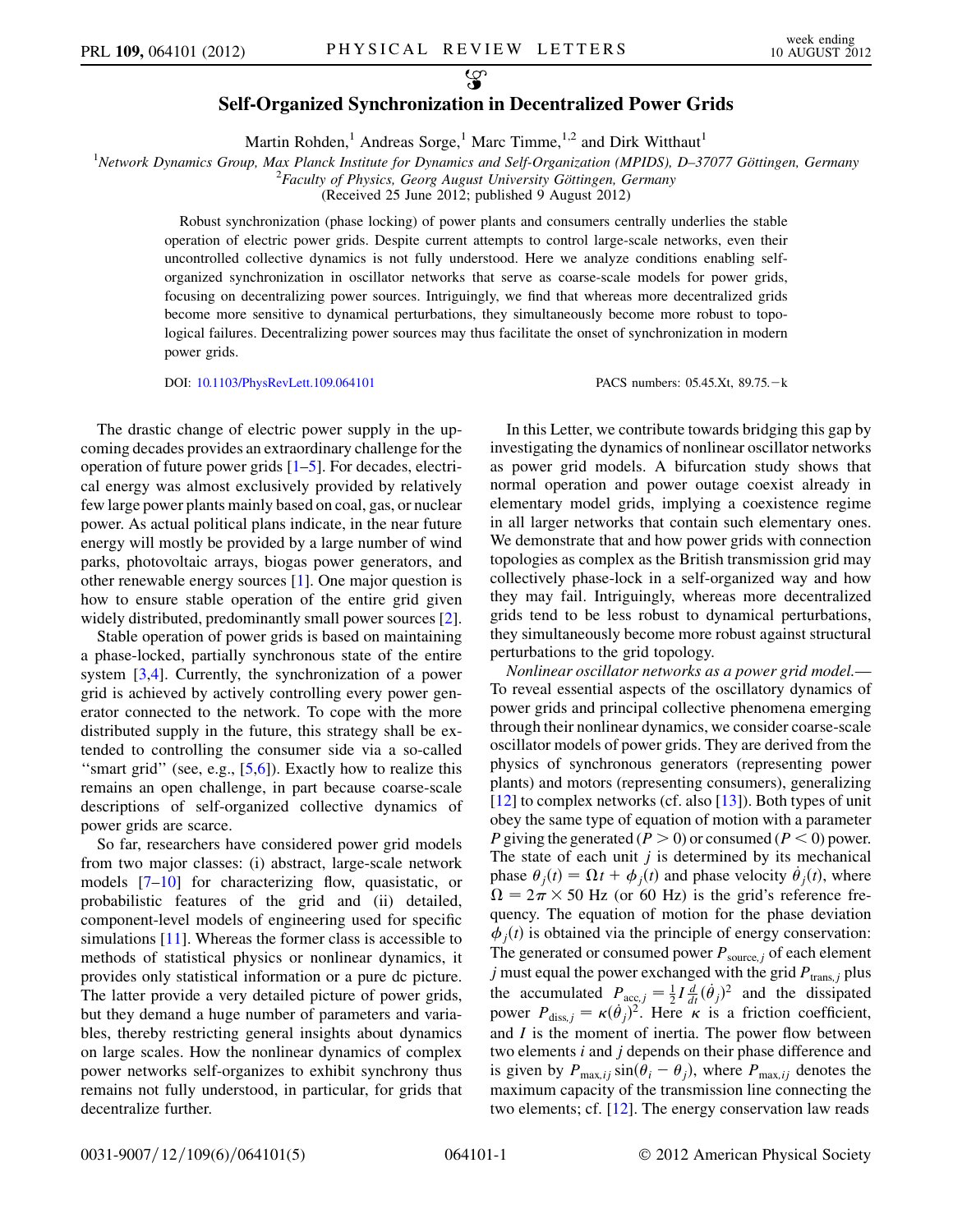$$
P_{\text{source},j} = P_{\text{diss},j} + P_{\text{acc},j} + \sum_{i} P_{\text{max},ij} \sin(\theta_i - \theta_j). \quad (1)
$$

Assuming  $|\dot{\phi}| \ll \Omega$ , one finds the equation of motion

$$
\frac{d^2\phi_j}{dt^2} = P_j - \alpha \frac{d\phi_j}{dt} - \sum_i K_{ij} \sin(\phi_i - \phi_j), \quad (2)
$$

where we abbreviate  $P_j = (P_{\text{source},j} - \kappa \Omega^2)/(I\Omega)$ ,  $\alpha =$  $2\kappa/l$ , and  $K_{ij} = (P_{\text{max},ij})/(I\Omega)$ . A steady state can exist only if  $\sum_j P_j = 0$ ; i.e., the total consumed ( $P_j < 0$ ) matches the generated power ( $P_i > 0$ ).

Coexistence in elementary grids.—Already the most basic grid topology exhibits a regime of coexistence of normal operation and power outage; see Fig. [1](#page-1-0). Consider a two-node topology consisting of one generator  $(P_g = +P_0)$  and one consumer  $(P_c = -P_0)$ . The phase difference  $\Delta \phi = \phi_g - \phi_c$  satisfies

$$
\frac{d^2\Delta\phi}{dt^2} = 2P_0 - \alpha \frac{d\Delta\phi}{dt} + 2K\sin(\Delta\phi),\tag{3}
$$

the equation of motion of damped nonlinear pendulum that is driven by a state-independent force. For  $P_0 > K$ , no fixed point exists (the dynamics of phase differences approaches a limit cycle) such that stable grid operation is not possible. For  $P_0 \le K$ , there is one attractive fixed point at

$$
\Delta \phi = \arcsin(P_0/K) \tag{4}
$$

representing stable grid operation. In addition, a limit cycle exists if the increase in kinetic energy due to  $P_0$  compensates the decrease due to friction. This is possible only for  $P_0 \geq 4\alpha\sqrt{K}/\pi$  assuming weak damping (small  $\alpha$ ); cf. [\[14\]](#page-4-11). Figure [1\(b\)](#page-1-1) illustrates such coexistence of a fixed point (normal operation) and the limit cycle (power outage). To avoid costly overcapacity of transmission lines, major power grids are often operated in such a region of coexistence where the actual load of a transmission line is of the same order of magnitude as the line capacity (but still below it). In this coexistence regime, however, the

<span id="page-1-0"></span>

<span id="page-1-1"></span>FIG. 1 (color online). Coexistence of normal operation (fixed point) and power outage (limit cycle) in the dynamics of an elementary network (one generator connected to one consumer,  $\alpha = 0.1 \text{ s}^{-1}$ ). (a) Stability phase diagram in parameter space. (b) A stable fixed point (red cross: stable operation with constant power flow) and a limit cycle (red line: no phase locking and fluctuating power flow) coexist ( $P_0 = 1$  s<sup>-2</sup>, K = 1.1 s<sup>-2</sup>).

collective dynamics depends crucially on the initial conditions, a situation not covered by flow or dc models. Given a coexistence regime for a basic  $N = 2$  network, this implies a coexistence regime in any larger network of arbitrary topology as long as it contains that 2-unit system as a subnetwork.

Synchronization in complex networks.—Larger networks of complex topologies equally exhibit coexistence and self-organized synchrony [\[15\]](#page-4-12): For instance, Fig. [2](#page-1-2) shows the dynamics of a network with the coarse-scale topology of the British grid [cf. Fig.  $2(a)$  and [[9](#page-4-13)] for the topology], explicating the possibility of self-organized synchronization. If the capacity of the transmission lines is too small [cf. Fig.  $2(b)$ ], no steady state of the power grid exists. The generators accumulate energy such that their phases  $\phi_j(t)$  are accelerated while the majority of consumers slow down. Notably, the generators do not desynchron-

<span id="page-1-2"></span>

<span id="page-1-3"></span>FIG. 2 (color online). Transition to self-organized synchronization in a complex power grid. (a) Topology of the British power grid, consisting of 120 nodes and 165 transmission lines (thin black lines) [[9\]](#page-4-13). Ten nodes are randomly selected to be centralized power plants ( $P_i = 11P_0$ ,  $\Box$ ); the others are consumers ( $P_i = -P_0$ ,  $\odot$ ). Power plants are connected to their neighbors with a higher capacity  $cK$ ,  $c \ge 1$  (thick lines); the remaining transmission lines have a capacity K. (b), (c) Dynamics of the generators' (red) and consumers' (blue) frequencies  $d\phi_j/dt$  and the respective order parameter  $r(t)$  for (b) weak and (c) strong coupling. (d) The order parameter  $r_{\infty}$  and the asymptotic mean frequency difference  $\omega_{\infty}$  as a function of the coupling strength K for  $c = 2$ .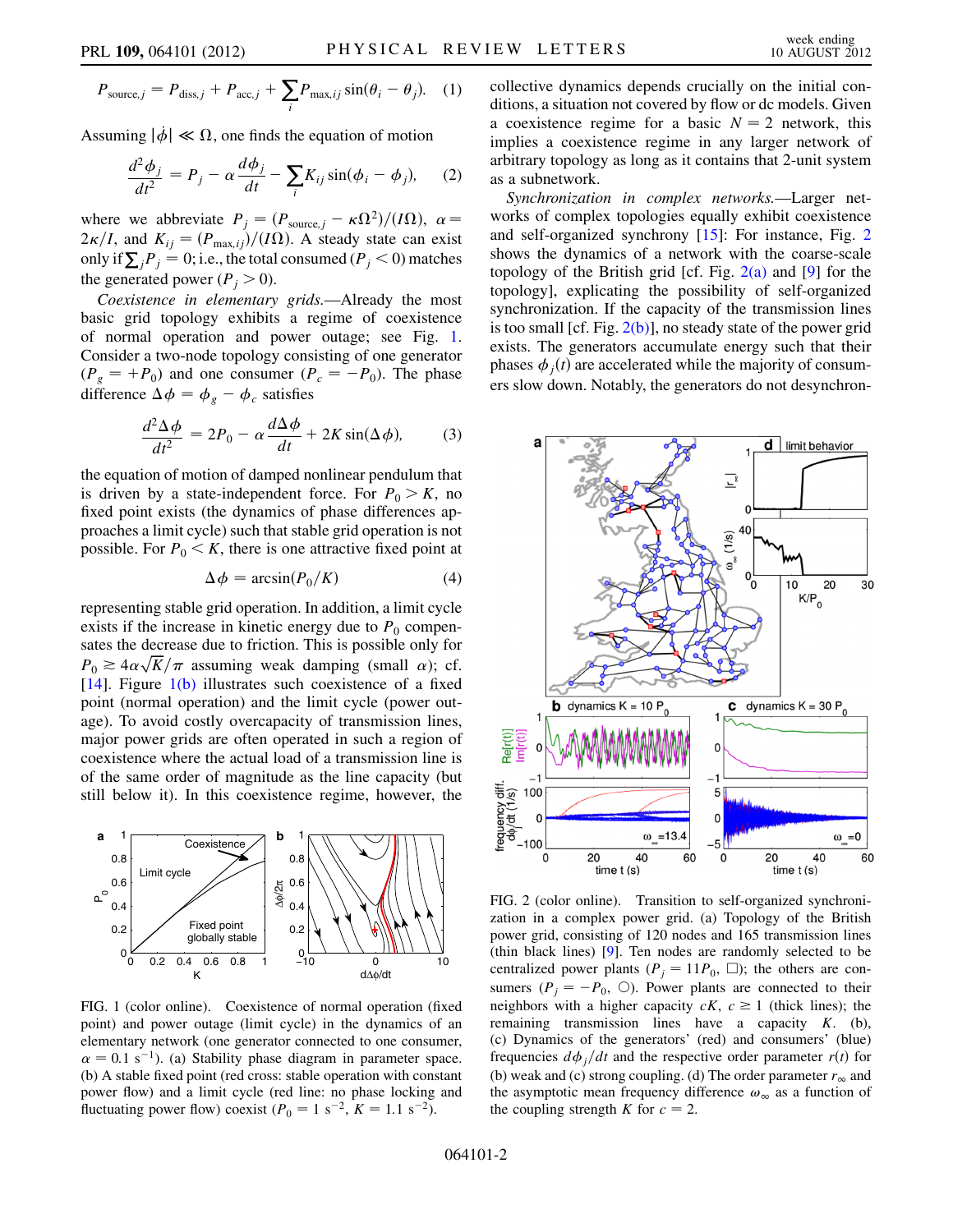ize at once but rather in a cascade of failures (cf. also [\[7,](#page-4-6)[9](#page-4-13)]). Because of the damping, the system tends towards a limit cycle where the average frequency difference  $\omega = \sum_j |d\phi_j/dt|/N$  assumes a nonzero value  $\omega_{\infty} > 0$ . If the transmission lines are strong enough, all units of the power grid synchronize [Fig.  $2(c)$ ], stable operation is possible without an active phase control of the units, and  $\omega_{\infty} = 0$ . The phase ordering of the power grid is measured by the order parameter  $r(t) = \sum_j e^{i\phi_j(t)}/N$ , respectively its long time average

$$
r_{\infty} := \lim_{t_1 \to \infty} \frac{1}{t_2} \int_{t_1}^{t_1 + t_2} r(t) dt, \tag{5}
$$

assuming a sufficiently large time interval  $t_2$ . Both the average frequency  $\omega_{\infty}$  and the order parameter  $r_{\infty}$ are plotted as a function of the coupling strength  $K$  in Fig.  $2(d)$ , showing the onset of synchronization above a critical coupling strength  $K \ge K_c \approx 13P_0$ .

Thus, the power grid model presented here captures essential features of a real grid, including self-organized synchrony and its coexistence with power outage.

Dynamic stability.—How does decentralization impact the system's stability to dynamic perturbations? In the model, we successively replace large power plants  $(P_j = +11P_0)$  by smaller ones  $(P_j = +1.1P_0$ , ten per large plant). We test the stability against fluctuations on the consumers' side by transiently increasing (away from stationarity) the power demand of each consumer during a short time interval (here, 5 s). The condition of equal  $\sum_j P_j$ on both the consumers' and producers' side is violated during the perturbation, and therefore the system cannot remain in a stable state.

After the perturbation is switched off, the system either relaxes back to a steady state or does not, depending on the strength of the perturbation, as illustrated in Figs.  $3(a)$  and  $3(b)$ , respectively. The results are summarized in Figs.  $3(c)$  and  $3(d)$ . We find that the maximally allowed perturbation strength shrinks with decentralization, but still all grids are stable up to strengths a few times larger than the unperturbed load [Figs.  $3(c)$  and  $3(d)$ ].

Decentralization supports synchrony.—It has been questioned whether a network of many small, distributed power sources can be effectively synchronized without the help of a reference signal generated by large power grids (see, e.g., [\[3\]](#page-4-3)). We find that self-organized synchronization is even promoted when more but smaller and decentralized sources are present. Figures  $4(a)$ – $4(c)$  show how the synchrony of the power grid is affected by this procedure. Most interestingly, the phase order parameter  $r_{\infty}$  increases with decentralization. At the same time, the average frequency  $\omega_{\infty}$  decreases. The critical coupling strength  $K_c$  for the onset of synchronization thus decreases; i.e., synchrony can be realized already with less transmission capacity.

Intuitively, the transmission lines connecting the power plants to the rest of the grid are heavily loaded and thus most likely to fail. Stability thus would be increased just because these lines become less loaded if large generators are replaced by (several) smaller ones. This notwithstanding, decentralization itself, by its more distributed nature, supports synchrony, not sensitively depending on local line overload. To show this, we increased line capacities connecting the power plants to the grid compared to other lines by a factor c. Self-organized synchronization is still promoted by decentralization for  $c = 2$  [Fig. [4\(b\)\]](#page-3-0) and even for  $c = 10$ , completely compensating the tenfold difference in plant power [Figs.  $4(c)$  and  $4(d)$ ]. Further studies on small-world and other grid topologies show qualitatively the same results. We conclude that, at least for stationary operation, further decentralizing a grid promotes selforganized synchronization.

Decentralization supports robustness against structural damage.—The grid is also robust against structural damages of its interconnections. We have simulated the impact

<span id="page-2-1"></span>

<span id="page-2-0"></span>FIG. 3 (color online). Stability of a power grid against perturbations in power demand. (a),(b) Time evolution of the phases of the generators (red) and consumers (blue) in case of a weak (a) and strong (b) perturbation in the time interval 0–5 s (shaded area). (c),(d) The color maps indicate the fraction of random grids which are unstable against a perturbation as a function of the perturbation strength  $P_{\text{pert}}$  and the fraction of small distributed generators. Numerical results have been averaged over 100 realizations, where the replacing smaller power sources were randomly placed in the grid. Parameters are  $K = 20$  and  $c = 2$  in (c) and  $K = 20$  and  $c = 10$  in (d).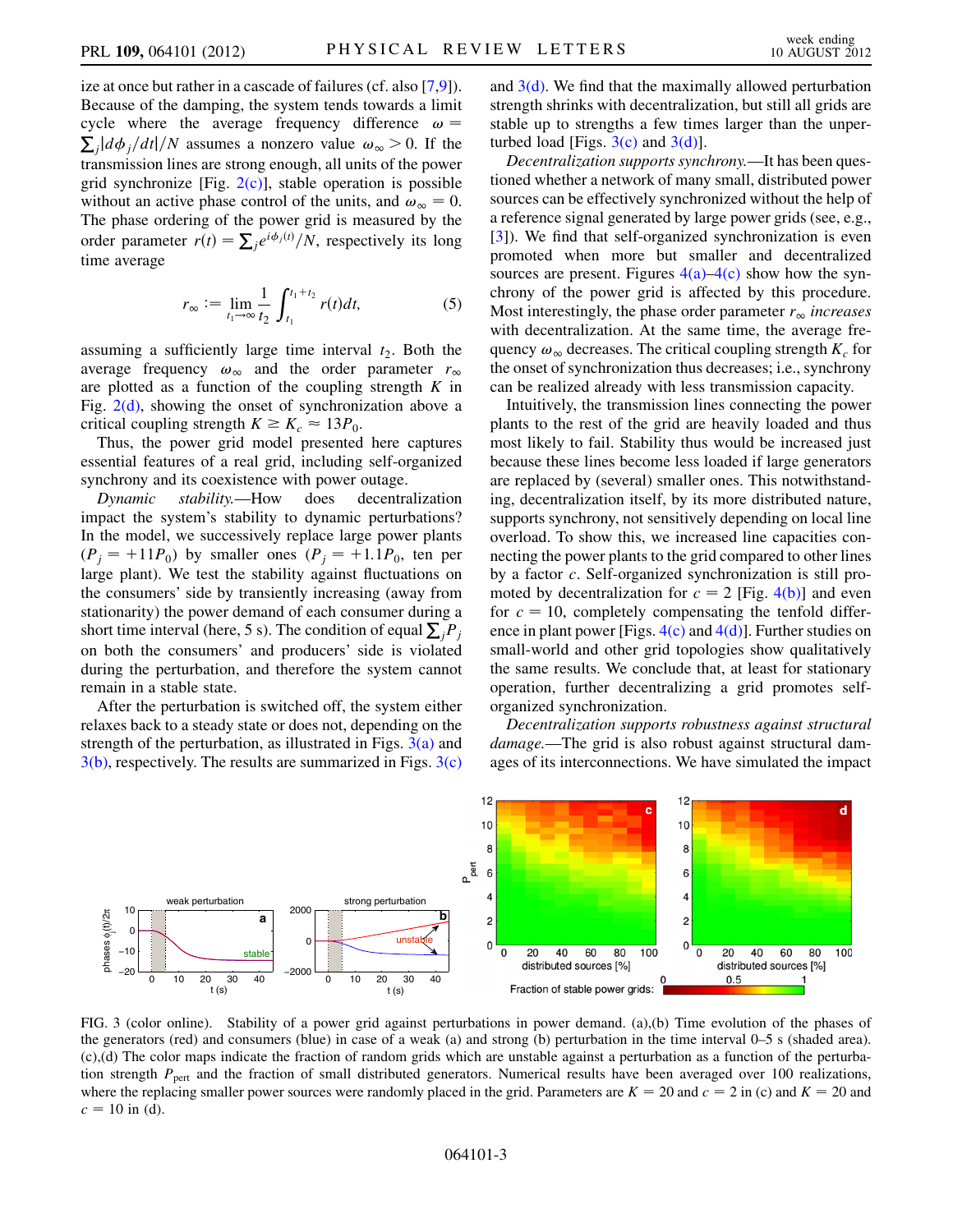

<span id="page-3-0"></span>FIG. 4 (color online). Decentralizing power plants decreases synchronization threshold and increases robustness to structural damage. This figure illustrates simulated future development of the British grid, replacing large centralized power plants by small distributed ones. (a) First step of decentralizing: One power plant (marked by black square) is disabled; i.e., the generated power is set to zero ( $P_i = 0$ ). Instead, ten new small generators are added to the grid at random positions (green diamonds). The color of the links illustrates their relevance for the global structural stability of the power grid (see the main text). Removing certain single links causes a power outage: Two links (blue solid arrows) are crucial for the stability of the initial grid, but not anymore when the marked power plant is replaced by distributed generators. Six links (red dashed arrows) are crucial in both cases. Parameters are  $K = 12$  and  $c = 10$ . To increasingly decentralize the grid, randomly chosen single large plants are successively replaced by ten smaller ones. (b), (c) Promotion of self-organized synchronization due to the replacement of centralized power plants. Panel shows order parameter  $|r_{\infty}|$ and mean frequency  $\omega_{\infty}$  as a function of coupling strength K for  $c = 2$  (b) and  $c = 10$  (c), respectively. (d) Change of critical coupling strength  $K_c$  for the onset of synchronization due to the replacement of the centralized power plant for  $c = 10$ . (e) Change of structural stability. Panel shows a number of critical links in the network, whose removal leads to a loss of synchrony and thus a major power outage, discarding bridges. Here, coupling strength is fixed to  $K = 15$  and  $c = 10$ . Quantities in (b)–(e) are averaged over 100 realizations, as in Fig. [3.](#page-2-1) The shaded areas in (d) and (e) show standard deviation.

of the damage of single transmission lines on the stability of the power grid. An example is shown in Fig.  $4(a)$  for the British power grid, comparing the stability properties of a fully centralized grid with one where 10% of the plants are decentralized. The importance of each link for the stability of the synchronized state is indicated by the color of the lines. Green indicates noncrucial lines that can be removed without losing synchrony for both grids. Black indicates bridges, whose removal disconnects the grid. Two transmission lines (blue solid arrows) are crucial for the stability of the initial grid, but not anymore when the marked power plant is replaced by distributed generators. Six lines (dashed red arrows) are crucial in both cases.

Moreover, for power grids with smaller, more distributed generators, the number of crucial links decreases such that a global failure is less likely [Fig.  $4(e)$ ]. Further inspection of the detailed consequences of removing links suggests a rough intuitive explanation: The probability of a global failure is highest when in the immediate neighborhood there is no pathway which can take over the respective power load. This is more often the case for few, large power plants, as there are less transmission paths in the network. We conclude that replacing large power plants by distributed generators may not only promote synchrony but also increase the robustness of the power grid with respect to structural damages.

Conclusion and outlook.—In summary, we have analyzed a coarse-scale oscillator model of power grids derived from the properties of the underlying physical machines in the limit of weak damping, generalizing [\[12\]](#page-4-9) to complex networks. The model exhibits collective synchrony and coexistence of stable operation and power outage, as in real grids. Still, the model class is simple enough to reveal basic principles, simulate larger-scale networks, and understand collective dynamic phenomena on complex topologies.

Intriguingly, we found two counteracting tendencies due to decentralization: As might be expected, networks become less stable against short-term, large-amplitude dynamic perturbations with increasing decentralization. At the same time, networks with more distributed power sources are less vulnerable to transmission line failures, i.e., structural perturbations. This suggests that real-world grids with a large fraction of renewable energy sources will require control as anticipated. Yet it seems that such control will be required due to the ongoing dynamic fluctuations only and not caused by decentralization that in turn harnesses inhomogeneities and fluctuations given an extended regime of stable synchrony.

Taken together, our results indicate that decentralizing power sources may moderately decrease the grids' dynamic stability, but support the onset of self-organized synchrony, and make it more robust to structural damages. It is of great scientific and economic interest to understand how synchronization depends on details of the topology of power grids and to derive viable strategies for how to establish new